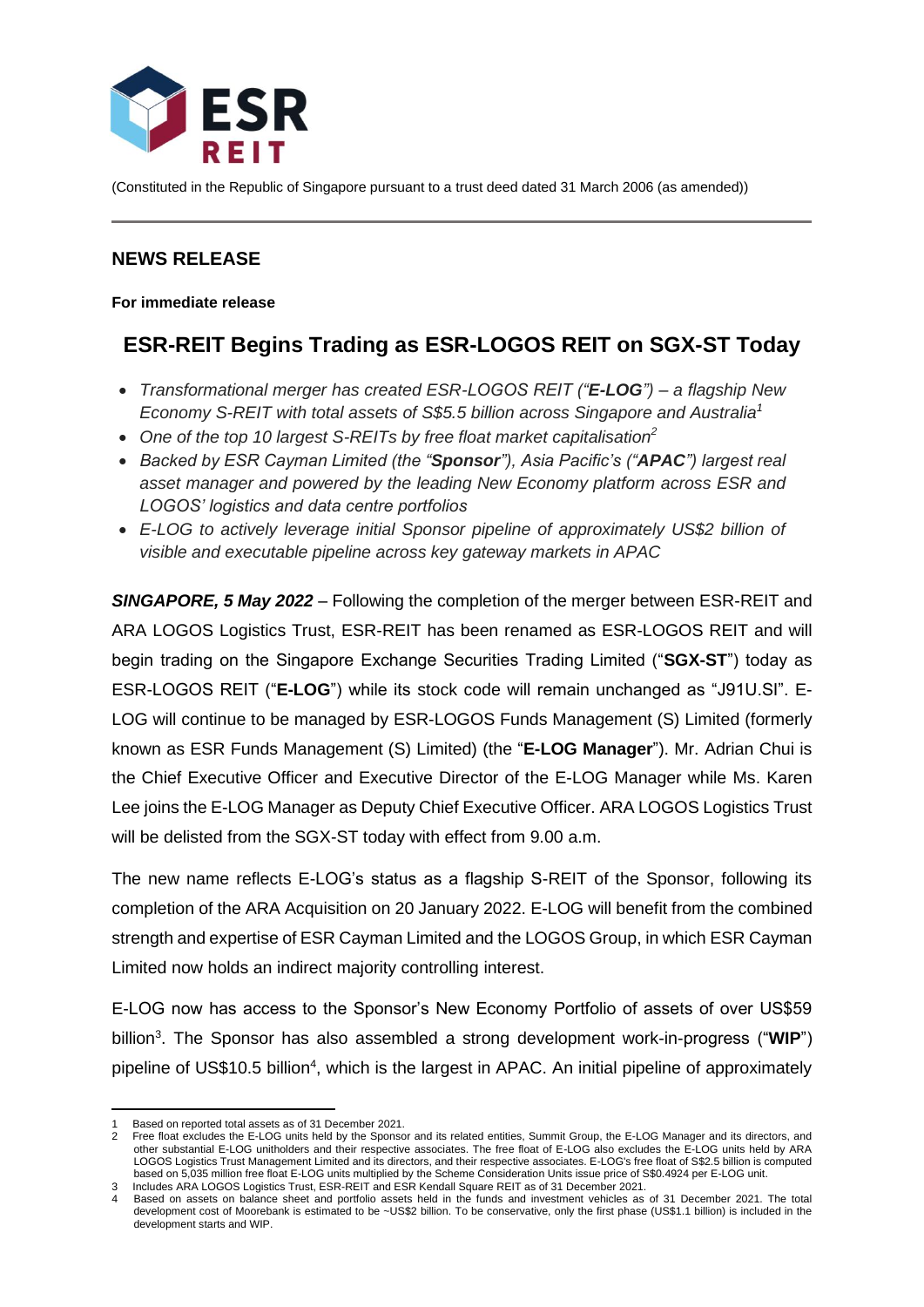US\$2 billion of visible and executable APAC New Economy assets available from the Sponsor will accelerate E-LOG's growth as a leading Future-Ready APAC S-REIT. E-LOG will also leverage the Sponsor's global tenant network and operational platform to further enhance its core focus on the New Economy sector, gaining outsized exposure to the largest secular growth opportunity in APAC.

Mr. Adrian Chui, Chief Executive Officer of the E-LOG Manager, said, "We are excited to embark on the next phase of this journey with our unitholders, as Karen and I work towards advancing our growth initiatives for E-LOG to create long-term sustainable value for our unitholders. Together with our committed Sponsor, as well as the strong capabilities and experience of our management team, we will strive to deliver our commitment to establish E-LOG as the leading Future-Ready New Economy APAC S-REIT."

E-LOG now holds a diversified portfolio of logistics/warehouse, high-specifications industrial properties, business parks and general industrial properties with total assets of approximately S\$5.5 billion<sup>5</sup> across Singapore and Australia.

*-End-*

For media and analyst enquiries, please contact:

## **ESR-LOGOS Funds Management (S) Limited**

Gloria Low Corporate Communications Manager Tel: +65 6222 3339 Email: [gloria.low@esr-logosreit.com.sg](mailto:gloria.low@esr-logosreit.com.sg) Lyn Ong Investor Relations Manager Tel: +65 6222 3339 Email: [lyn.ong@esr-logosreit.com.sg](mailto:lyn.ong@esr-logosreit.com.sg)

<sup>5</sup> Based on reported total assets as of 31 December 2021.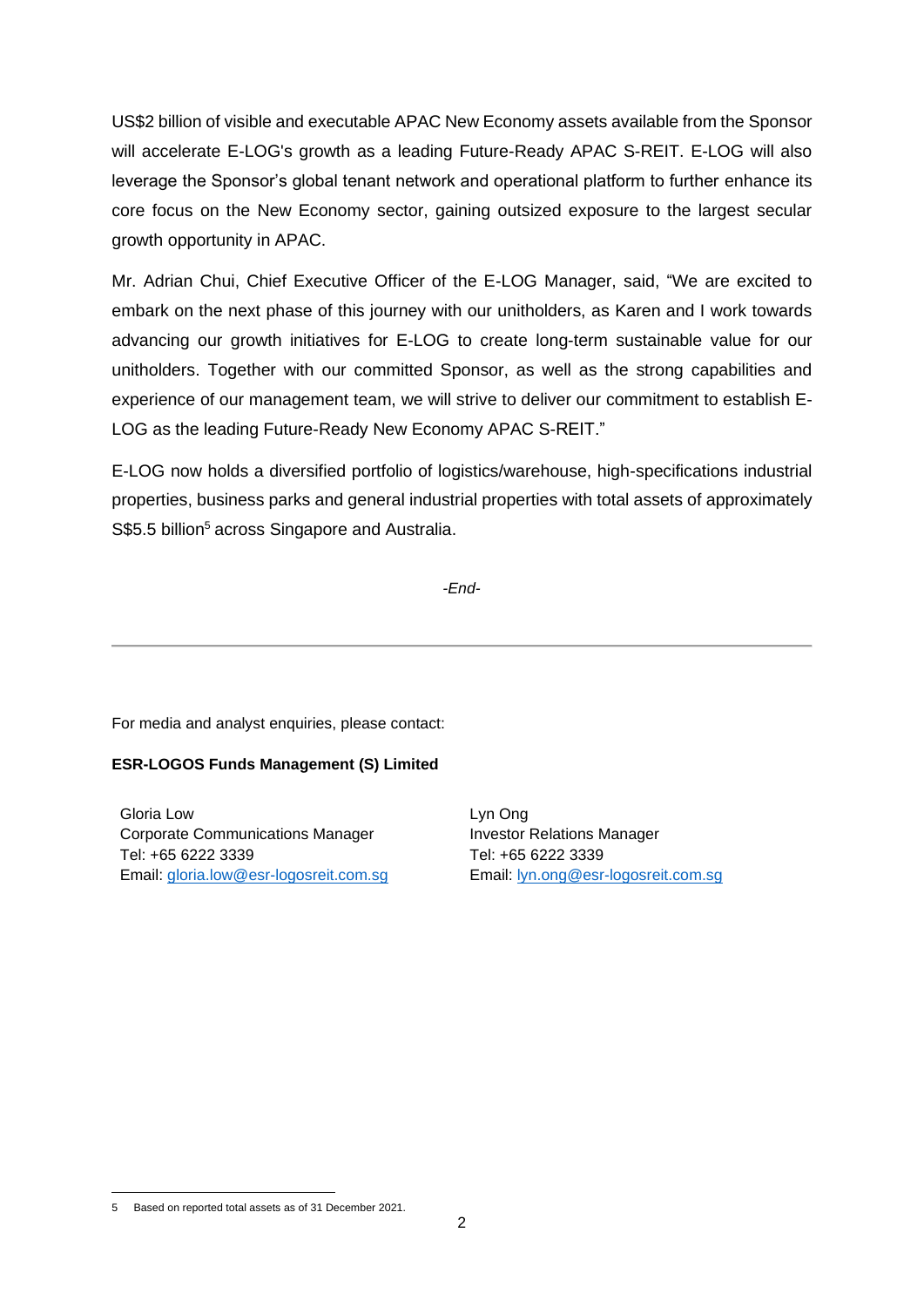#### **About ESR-LOGOS REIT**

ESR-LOGOS Real Estate Investment Trust ("**ESR-LOGOS REIT**") is a leading New Economy and future-ready Asia Pacific S-REIT. Listed on the Singapore Exchange Securities Trading Limited since 25 July 2006, ESR-LOGOS REIT invests in quality income-producing industrial properties in key gateway markets.

As at 28 April 2022, ESR-LOGOS REIT holds interests in a diversified portfolio of logistics/warehouse, high-specifications industrial properties, business parks and general industrial properties with total assets of approximately S\$5.5 billion. Its portfolio comprises 84 properties located across the developed markets of Singapore (63 assets) and Australia (21 assets), with a total gross floor area of approximately 2.4 million sqm, as well as investments in three property funds in Australia. ESR-LOGOS REIT is also a constituent of the FTSE EPRA Nareit Global Real Estate Index.

ESR-LOGOS REIT is managed by ESR-LOGOS Funds Management (S) Limited (the "**Manager**") and sponsored by the ESR Group ("**ESR**"). The Manager is owned by ESR (67.3%), Shanghai Summit Pte. Ltd. (25.0%), and Mitsui & Co., Ltd (7.7%), respectively.

For further information on ESR-LOGOS REIT, please visit [www.esr-logosreit.com.sg.](http://www.esr-logosreit.com.sg/)

## **About the Sponsor, ESR**

ESR is APAC's largest real asset manager powered by the New Economy and the third largest listed real estate investment manager globally. With US\$140.2 billion in total assets under management (AUM), its fully integrated development and investment management platform extends across key APAC markets, including China, Japan, South Korea, Australia, Singapore, India, New Zealand and Southeast Asia, representing over 95% of GDP in APAC, and also includes an expanding presence in Europe and the U.S. ESR provides a diverse range of real asset investment solutions and New Economy real estate development opportunities across its private funds business, which allow capital partners and customers to capitalise on the most significant secular trends in APAC. With 14 listed REITs managed by ESR and its associates, ESR is the largest sponsor and manager of REITs in APAC with a total AUM of US\$45 billion. ESR's purpose – *Space and Investment Solutions for a Sustainable Future* – drives it to manage its business sustainably and impactfully, and ESR considers the environment and the communities in which it operates as key stakeholders of its business. Listed on the Main Board of The Stock Exchange of Hong Kong, ESR is a constituent of the FTSE Global Equity Index Series (Large Cap), Hang Seng Composite Index and MSCI Hong Kong Index. More information is available at [www.esr.com.](http://www.esr.com/)